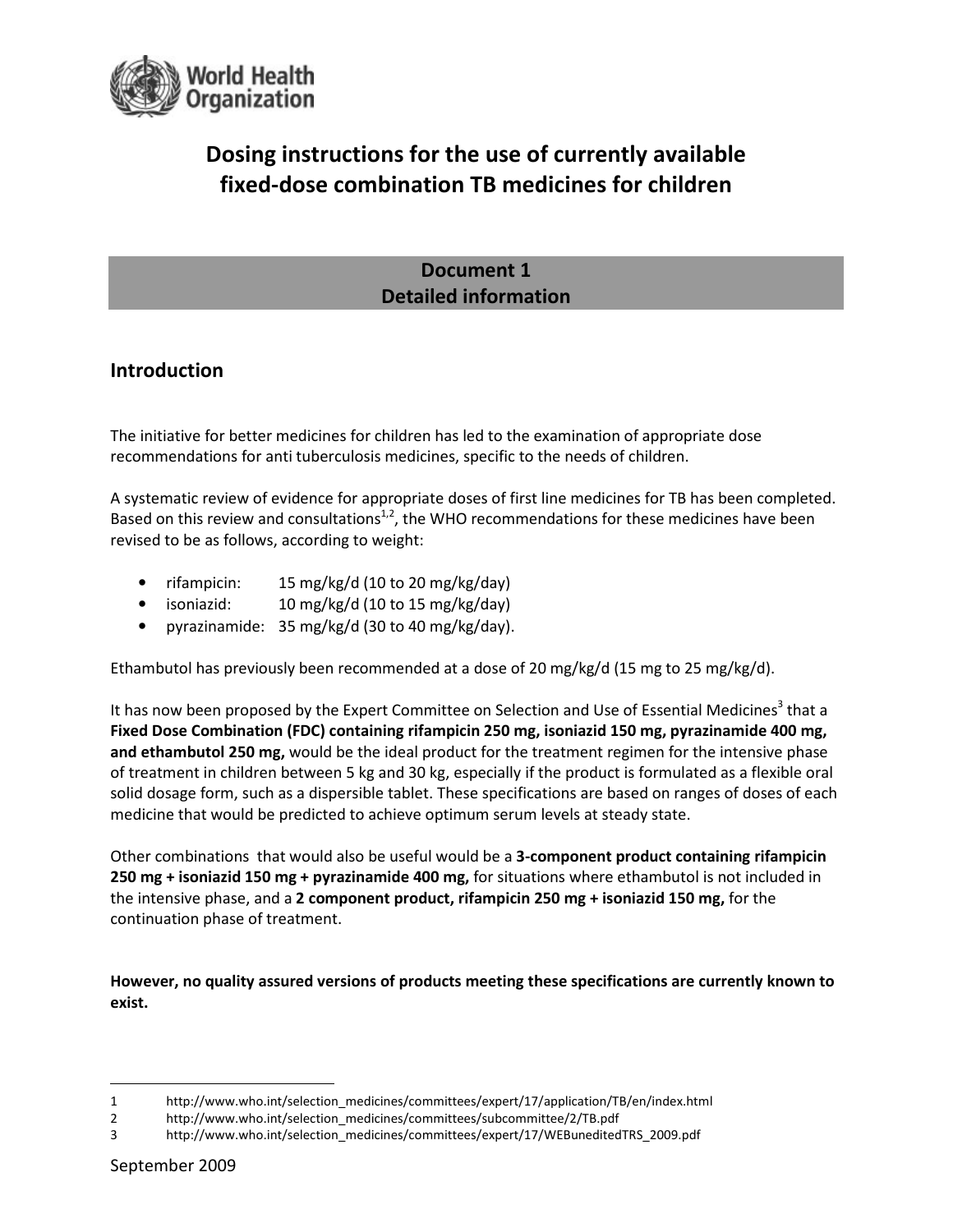

Currently, FDCs of the following strengths have been approved by the WHO-UN prequalification program:

- rifampicin+ isoniazid: 60mg +30mg dispersible
- rifampicin+ isoniazid+ pyrazinamide: 60mg+30mg+150mg dispersible
- rifampicin +isoniazid: 150mg+75mg tablet
- rifampicin+ isoniazid+ ethambutol: 150mg+75mg+275mg tablet.
- rifampicin+ isoniazid+ pyrazinamide+ ethambutol: 150mg+75mg+400mg+275mg tablet.

Two other FDCs that are available under GDF Quality Assurance policy are:

- rifampicin+ isoniazid: 60mg+60mg dispersible
- rifampicin +isoniazid: 150mg+150mg tablet

NONE OF THESE ALONE ARE IDEAL FOR CHILDREN.

As an interim measure, to utilize the currently available products appropriately to achieve the desirable doses of medicines for children, the following dosing charts have been constructed, based on the assumptions listed below:

- Quality assured dispersible tablets should be used wherever possible, especially for children who cannot swallow solid tablets.
- Regimens are based on FDCs, but in some case may also require administration of single component products
- These doses are for **once a day** dosing regimens and wherever possible, do NOT require splitting tablets.
- The recommended doses are generally below the upper limit of the dose ranges specified above, to minimize risk of toxicity.

The tables list administered dose, and likely achieved dose (mg/kg). Simplified versions have been prepared for circulation to program workers, see Document 2.

ALL children being treated for TB should be weighed at least once every month to allow for adjustment of dosage administered as necessary.

#### Table 1.A. is for the intensive phase of treatment without ethambutol, that can be used for children from 5kg up to the weight of 20 kg, using the following products:

- rifampicin+ isoniazid: 60+60 dispersible.
- rifampicin+ isoniazid+ pyrazinamide: 60+30+150 dispersible.

Table 1.B. is for the intensive phase of treatment including ethambutol, that can be used for children from 5kg up to the weight of 20kg, using the following products:

- rifampicin+ isoniazid: 60+60 dispersible.
- rifampicin+ isoniazid+ pyrazinamide: 60+30+150 dispersible.
- ethambutol tablet (100mg)

Note that this regimen requires a tablet that is not dispersible and is therefore recommended for use only in children who can swallow solid tablets.

#### September 2009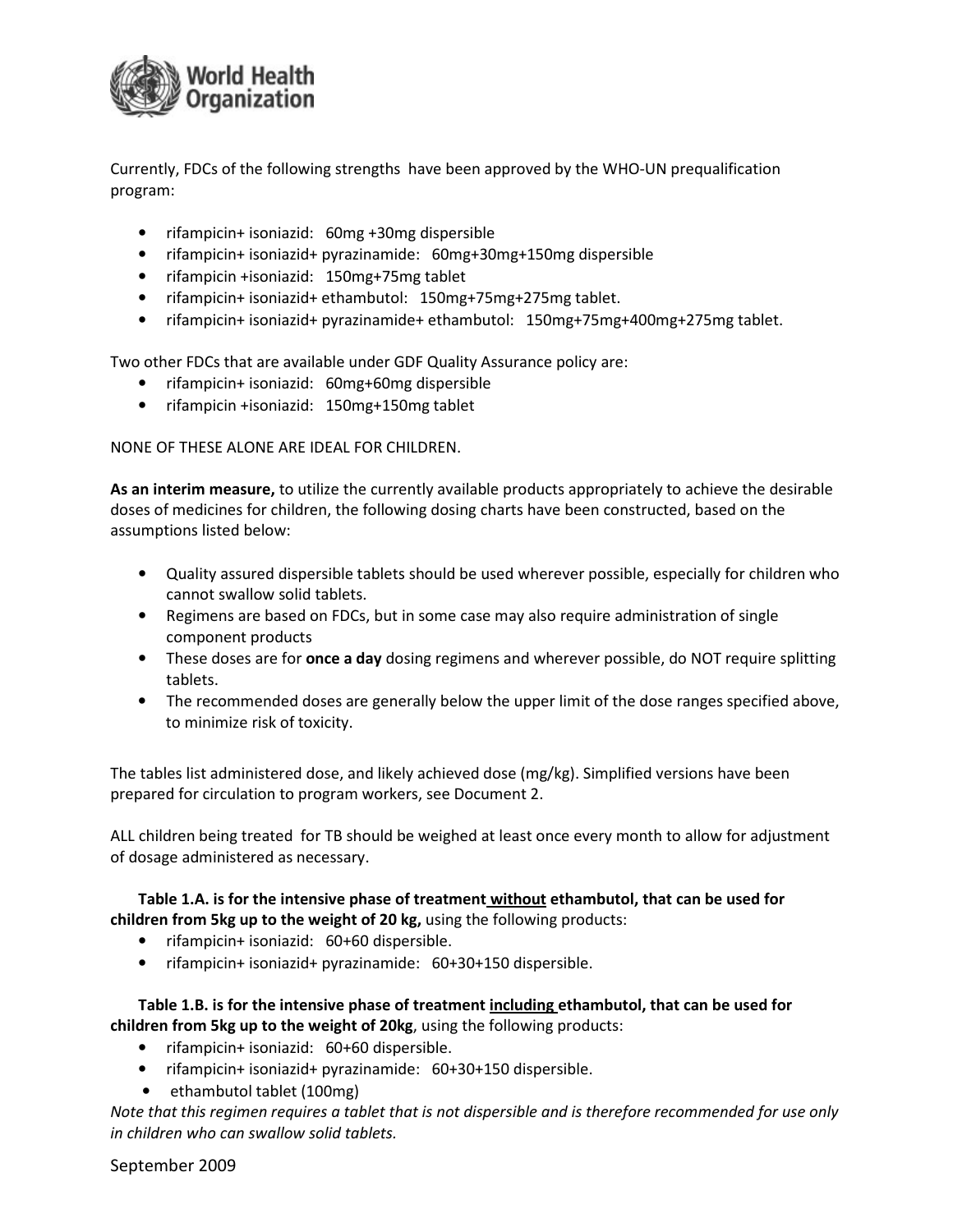

Table 2.A. is for the continuation phase of treatment of new cases in children from 5 kg-20 kg, using the following products:

- rifampicin+ isoniazid: 60+60 dispersible
- rifampicin+ isoniazid: 60+30 dispersible.

This combination in particular requires care to avoid confusion between the two products, to avoid underdosing or toxicity for isoniazid.

Table 2.B. is for the continuation phase of cases undergoing retreatment in children from 5kg-20kg, using the following products:

- rifampicin+ isoniazid: 60+60 dispersible
- rifampicin+ isoniazid: 60+30 dispersible.
- ethambutol tablet (100mg)

Note that this regimen requires a tablet that is not dispersible and is therefore recommended for use only in children who can swallow solid tablets.

This combination in particular requires care to avoid confusion between the two FDC products, to avoid under-dosing or toxicity for isoniazid.

Table 3.A. is the intensive phase of treatment without ethambutol, that can be used for children from 21kg up to the weight of 30 kg, using the following products:

- rifampicin+ isoniazid: 60+60 dispersible
- rifampicin+ isoniazid 150+75 tablet
- pyrazinamide tablet (400mg)

Note that this regimen requires 2 tablets that are not dispersible and is therefore recommended for use only in children who can swallow solid tablets.

Table 3.B. is for the intensive phase of treatment including ethambutol, that can be used for children from 21 kg- 30kg, using the following products:

- rifampicin+ isoniazid: 60+60 dispersible.
- rifampicin+ isoniazid+ pyrazinamide+ ethambutol: 150+75+400+275 tablet

Note that this regimen requires a tablet that is not dispersible and is therefore recommended for use only in children who can swallow solid tablets.

Table 4.A. is for the continuation phase of treatment of new cases in children from 21 kg-30 kg, using the following products:

- rifampicin+ isoniazid: 60+60 dispersible.
- rifampicin+ isoniazid: 150+75 tablet

Note that this regimen requires a tablet that is not dispersible and is therefore recommended for use only in children who can swallow solid tablets.

Table 4.B. is for the continuation phase of cases undergoing retreatment in children from 21kg-30kg, using the following products:

- rifampicin+ isoniazid: 60+60 dispersible.
- rifampicin+ isoniazid: 150+75 tablet
- ethambutol tablet (400mg)

Note that this regimen requires 2 tablets that are not dispersible and is therefore recommended for use only in children who can swallow solid tablets.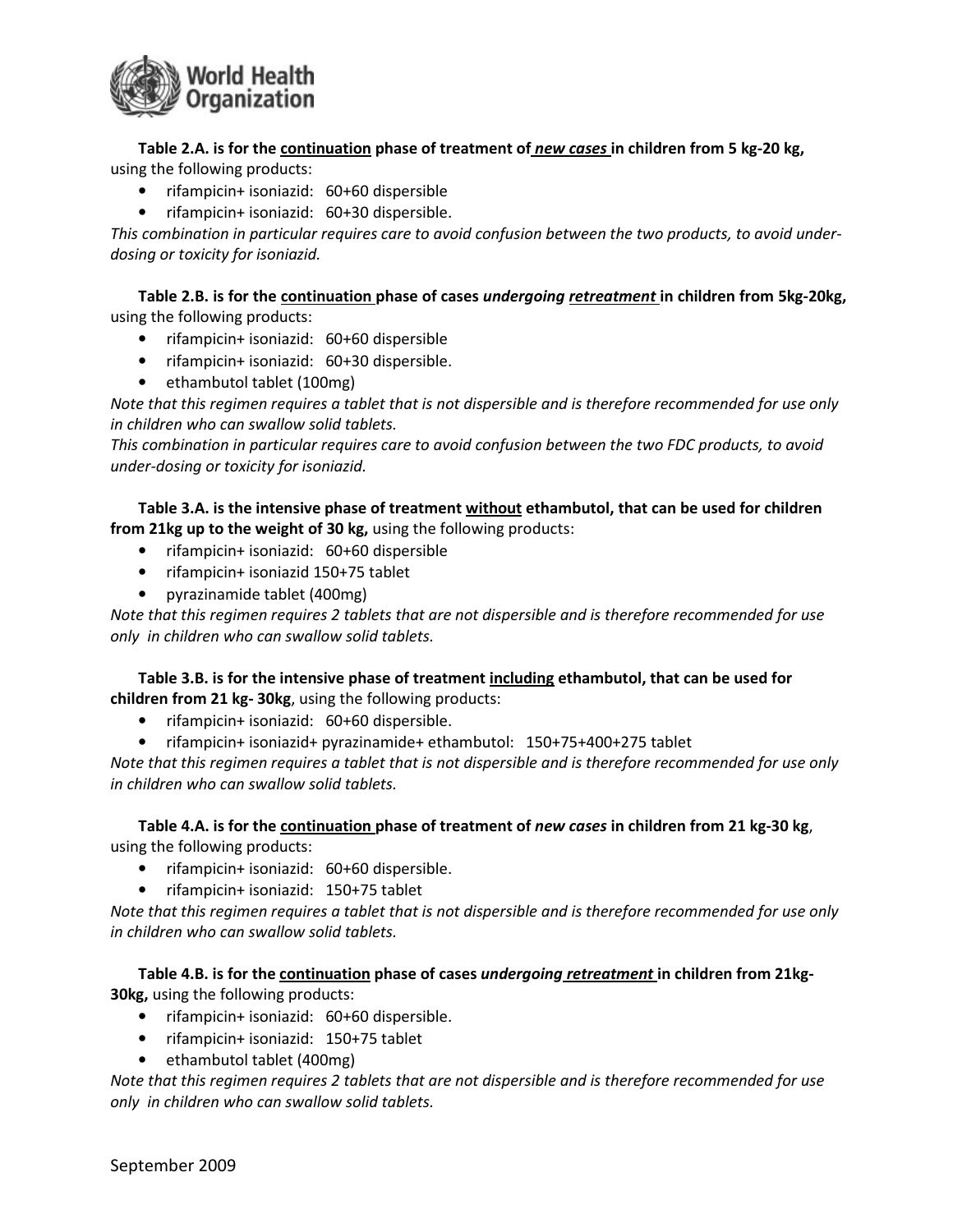

Children weighing more than 30 kg should be treated according to the current adult treatment guidelines.

#### Table Keys:

- ∞ Over target range: monitor for toxicity
- ϒ Under target range: consider increasing dose if clinically indicated

| Weight band 1 |
|---------------|
| Weight band 2 |
| Weight band 3 |

Table 1.A. : Interim recommendation for intensive phase using dispersible FDCs (rifampicin, isoniazid, pyrazinamide: 60+30+150 and rifampicin, isoniazid: 60+60)

| Weight<br>(kg)   | Rifampicin,<br>isoniazid,<br>pyrazinamide<br>dispersible<br>(60, 30, 150) | Rifampicin,<br>isoniazid dispersible<br>(60, 60) | Rifampicin<br>(mg/kg) | Isoniazid<br>(mg/kg) | Pyrazinamide<br>(mg/kg) |
|------------------|---------------------------------------------------------------------------|--------------------------------------------------|-----------------------|----------------------|-------------------------|
| 5                | 1                                                                         | $\mathbf{1}$                                     | $24.0^\circ$          | $18^{\circ}$         | 30.0                    |
| $\boldsymbol{6}$ | $\mathbf{1}$                                                              | $\mathbf{1}$                                     | 20.0                  | 15.0                 | 25.0 <sup>T</sup>       |
| $\overline{7}$   | 1                                                                         | $\mathbf{1}$                                     | 17.1                  | 12.9                 | $21.4$ <sup>r</sup>     |
| $\bf 8$          | $\overline{2}$                                                            | $\mathbf{1}$                                     | $22.5^{\circ}$        | 15.0                 | 37.5                    |
| 9                | $\overline{2}$                                                            | $\mathbf{1}$                                     | 20.0                  | 13.3                 | 33.3                    |
| 10               | $\overline{2}$                                                            | $\mathbf{1}$                                     | 18.0                  | 12.0                 | 30.0                    |
| 11               | $\overline{2}$                                                            | $\mathbf{1}$                                     | 16.4                  | 10.9                 | $27.3$ <sup>r</sup>     |
| 12               | $\overline{2}$                                                            | $\mathbf{1}$                                     | 15.0                  | 10.0                 | 25.0 <sup>T</sup>       |
| 13               | $\overline{2}$                                                            | $\mathbf{1}$                                     | 13.8                  | $9.2^{\gamma}$       | $23.1^{\text{T}}$       |
| 14               | $\overline{2}$                                                            | $\mathbf{1}$                                     | 12.9                  | 8.6 <sup>T</sup>     | $21.4$ <sup>r</sup>     |
| 15               | 3                                                                         | $\overline{2}$                                   | 20.0                  | 14.0                 | 30.0                    |
| 16               | 3                                                                         | $\overline{2}$                                   | 18.8                  | 13.1                 | $28.1^{T}$              |
| 17               | 3                                                                         | $\overline{2}$                                   | 17.6                  | 12.4                 | $26.5$ <sup>r</sup>     |
| 18               | 3                                                                         | 2                                                | 16.7                  | 11.7                 | 25.0 <sup>T</sup>       |
| 19               | 3                                                                         | $\overline{2}$                                   | 15.8                  | 11.1                 | $23.7^{T}$              |
| 20               | 3                                                                         | $\overline{2}$                                   | 15.0                  | 10.5                 | $22.5^{\text{T}}$       |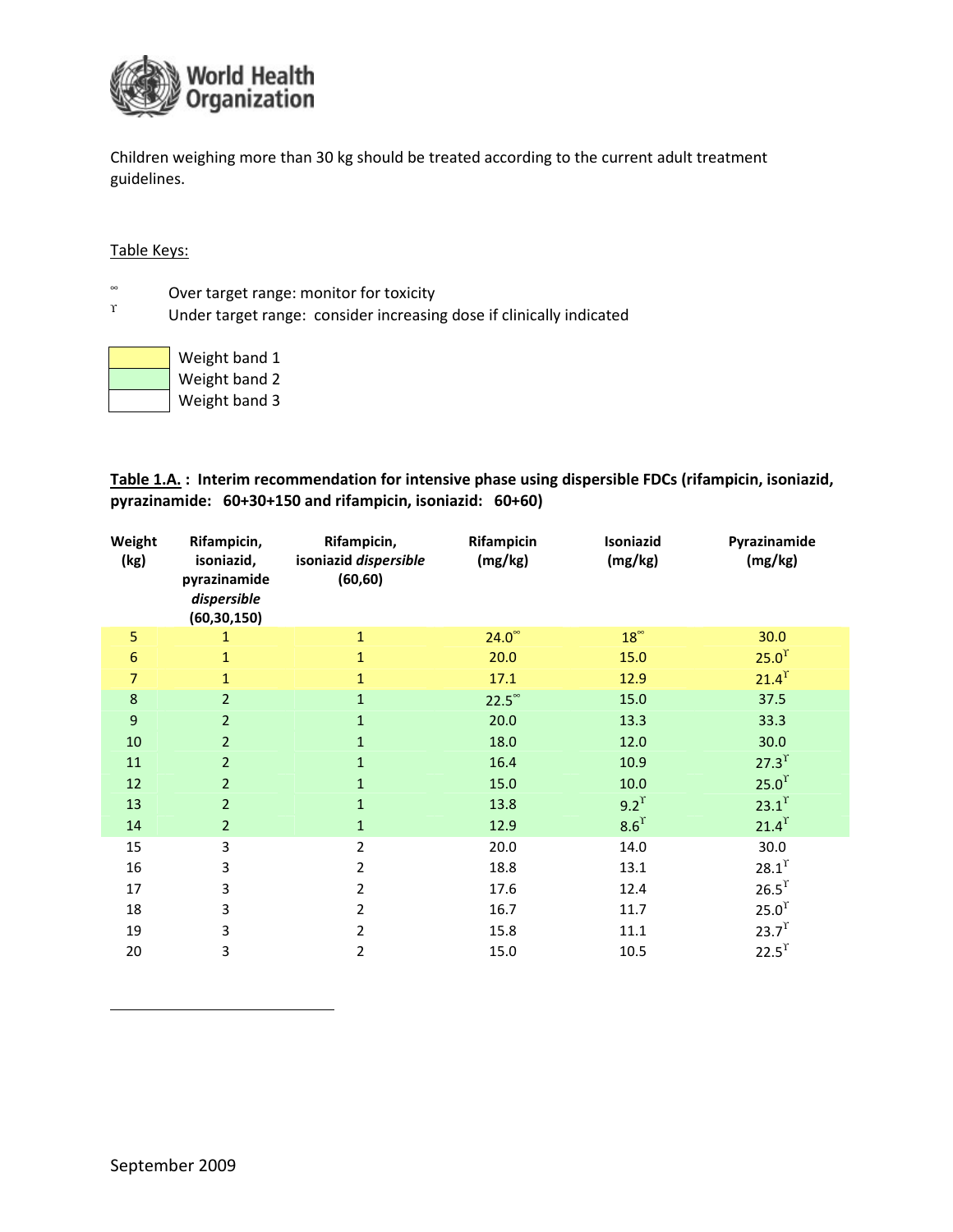

Table 1.B. : Interim recommendation for intensive phase using dispersible FDCs (rifampicin, isoniazid, pyrazinamide: 60+30+150 and rifampicin, isoniazid: 60+60) and ethambutol tablet (100mg)

| Weight<br>(kg)  | Rifampicin,<br>isoniazid,<br>pyrazinamide<br>dispersible<br>(60, 30, 150) | Rifampicin,<br>isoniazid<br>dispersible<br>(60, 60) | Ethambutol<br>tablet (100) | <b>Rifampicin</b><br>(mg/kg) | Isoniazid<br>(mg/kg) | Pyrazinamide<br>(mg/kg) | Ethambutol<br>(mg/kg) |
|-----------------|---------------------------------------------------------------------------|-----------------------------------------------------|----------------------------|------------------------------|----------------------|-------------------------|-----------------------|
| 5               | 1                                                                         | $\mathbf{1}$                                        | $\mathbf{1}$               | $24.0^\circ$                 | $18^{\circ}$         | 30.0                    | 20.0                  |
| $6\phantom{1}6$ | $\mathbf{1}$                                                              | $\mathbf{1}$                                        | $\mathbf{1}$               | 20.0                         | 15.0                 | 25.0 <sup>T</sup>       | 16.7                  |
| 7               | 1                                                                         | $\mathbf{1}$                                        | $\mathbf{1}$               | 17.1                         | 12.9                 | $21.4$ <sup>r</sup>     | $14.3$ <sup>r</sup>   |
| 8               | $\overline{2}$                                                            | $\mathbf{1}$                                        | $\overline{2}$             | $22.5^{\circ}$               | 15.0                 | 37.5                    | 25.0                  |
| 9               | $\overline{2}$                                                            | $\mathbf{1}$                                        | $\overline{2}$             | 20.0                         | 13.3                 | 33.3                    | 22.2                  |
| 10              | $\overline{2}$                                                            | 1                                                   | $\overline{2}$             | 18.0                         | 12.0                 | 30.0                    | 20.0                  |
| 11              | 2                                                                         | 1                                                   | $\overline{2}$             | 16.4                         | 10.9                 | $27.3^{T}$              | 18.2                  |
| 12              | $\overline{2}$                                                            | $\mathbf{1}$                                        | $\overline{2}$             | 15.0                         | 10.0                 | 25.0 <sup>T</sup>       | 16.7                  |
| 13              | $\overline{2}$                                                            | $\mathbf{1}$                                        | $\overline{2}$             | 13.8                         | $9.2^{\gamma}$       | $23.1$ <sup>r</sup>     | 15.4                  |
| 14              | $\overline{2}$                                                            | $\mathbf{1}$                                        | $\overline{2}$             | 12.9                         | 8.6 <sup>T</sup>     | $21.4$ <sup>r</sup>     | $14.3$ <sup>r</sup>   |
| 15              | 3                                                                         | 2                                                   | 3                          | 20.0                         | 14.0                 | 30.0                    | 20.0                  |
| 16              | 3                                                                         | $\overline{2}$                                      | 3                          | 18.8                         | 13.1                 | $28.1$ <sup>r</sup>     | 18.8                  |
| 17              | 3                                                                         | 2                                                   | 3                          | 17.6                         | 12.4                 | 26.5 <sup>T</sup>       | 17.6                  |
| 18              | 3                                                                         | 2                                                   | 3                          | 16.7                         | 11.7                 | 25.0 <sup>T</sup>       | 16.7                  |
| 19              | 3                                                                         | 2                                                   | 3                          | 15.8                         | 11.1                 | 23.7 <sup>T</sup>       | 15.8                  |
| 20              | 3                                                                         | 2                                                   | 3                          | 15.0                         | 10.5                 | $22.5$ <sup>r</sup>     | 15.0                  |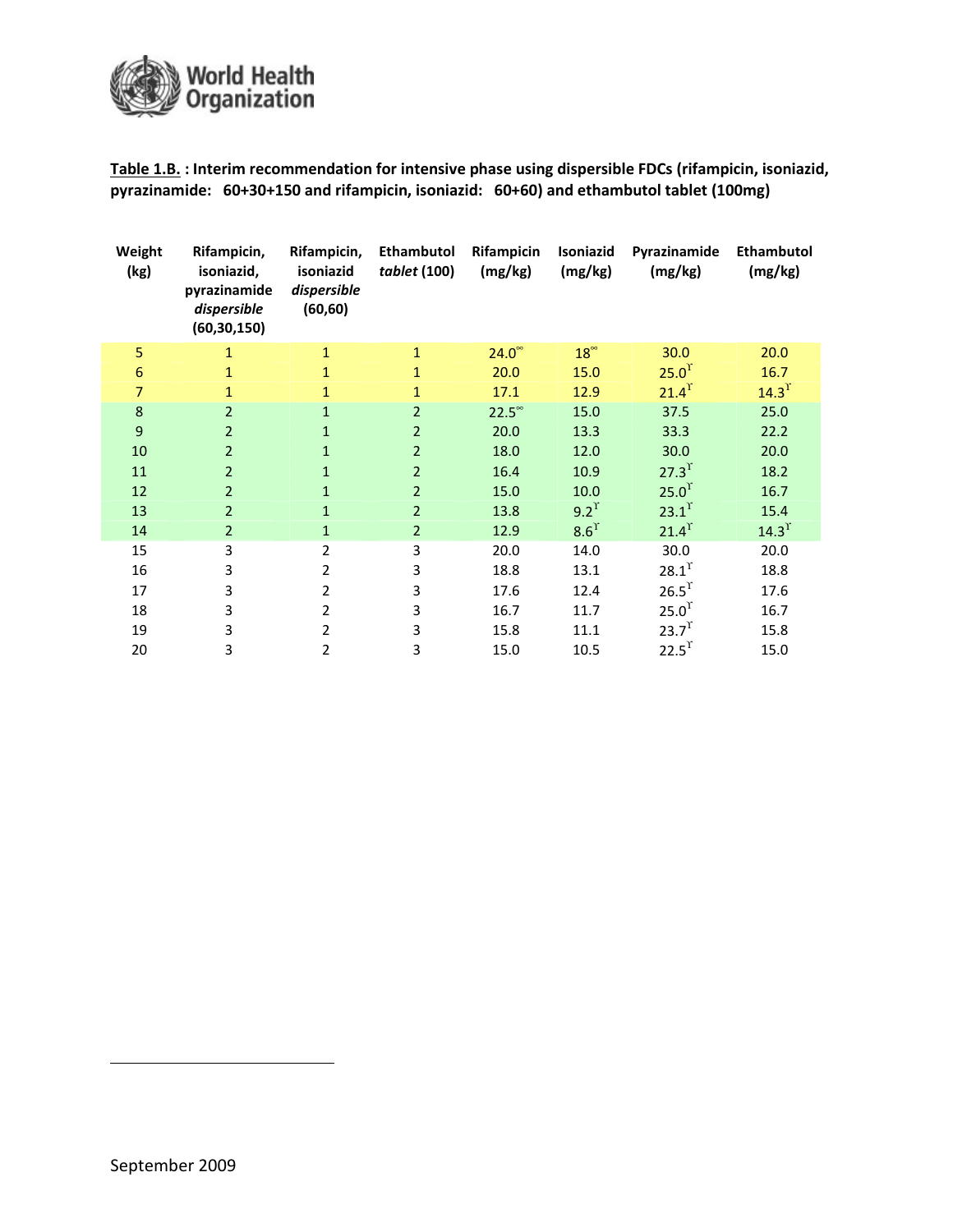

Table 2.A. : Interim recommendation for continuation phase in new cases using dispersible FDCs (rifampicin, isoniazid: 60+30 and rifampicin, isoniazid: 60+60)

| Weight (kg)      | Rifampicin, isoniazid<br>dispersible (60,30) | Rifampicin,<br>isoniazid<br>dispersible<br>(60, 60) | Rifampicin (mg/kg) | Isoniazid (mg/kg) |
|------------------|----------------------------------------------|-----------------------------------------------------|--------------------|-------------------|
| 5                | 1                                            | 1                                                   | $24.0^\circ$       | $18.0^\circ$      |
| $\boldsymbol{6}$ |                                              |                                                     | 20.0               | 15.0              |
| 7                |                                              | 1                                                   | 17.1               | 12.9              |
| $\boldsymbol{8}$ | $\overline{2}$                               | $\mathbf{1}$                                        | $22.5^{\circ}$     | 15.0              |
| $\overline{9}$   | $\overline{2}$                               | 1                                                   | 20.0               | 13.3              |
| 10               | $\overline{2}$                               | $\mathbf{1}$                                        | 18.0               | 12.0              |
| 11               | $\overline{2}$                               | 1                                                   | 16.4               | 10.9              |
| 12               | $\overline{2}$                               | $\mathbf{1}$                                        | 15.0               | 10.0              |
| 13               | $\overline{2}$                               | 1                                                   | 13.8               | $9.2^{\gamma}$    |
| 14               | $\overline{2}$                               | $\mathbf 1$                                         | 12.9               | 8.6 <sup>T</sup>  |
| 15               | 3                                            | 2                                                   | 20.0               | 14.0              |
| 16               | 3                                            | 2                                                   | 18.8               | 13.1              |
| 17               | 3                                            | 2                                                   | 17.6               | 12.4              |
| 18               | 3                                            | 2                                                   | 16.7               | 11.7              |
| 19               | 3                                            | 2                                                   | 15.8               | 11.1              |
| 20               | 3                                            | 2                                                   | 15.0               | 10.5              |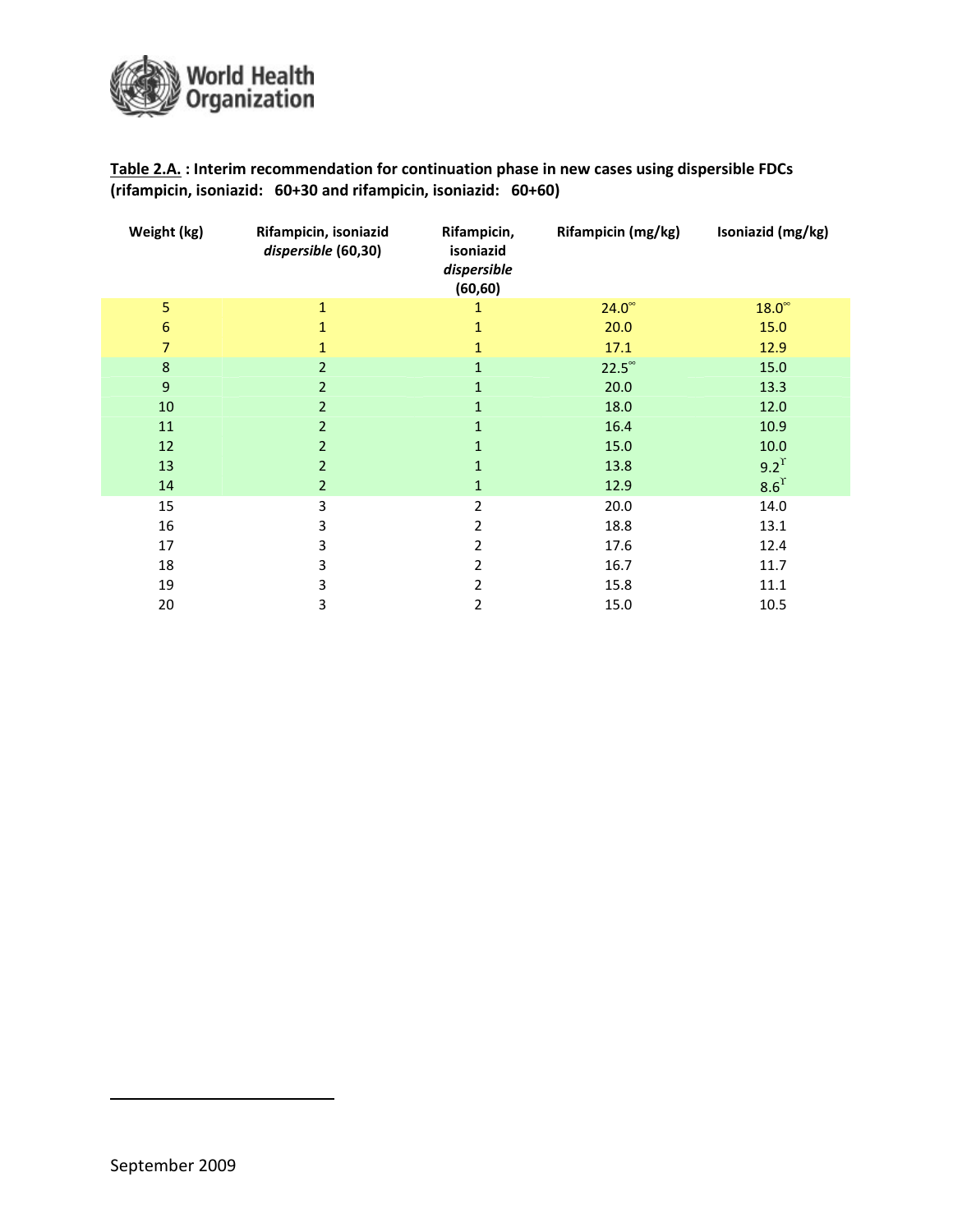

Table 2.B. : Interim recommendation for continuation phase in retreatment cases using dispersible FDCs (rifampicin, isoniazid: 60+30 and rifampicin, isoniazid: 60+60) and ethambutol tablet (100mg)

| Weight<br>(kg) | Rifampicin,<br>isoniazid<br>dispersible<br>(60, 30) | Rifampicin,<br>isoniazid<br>dispersible<br>(60, 60) | Ethambutol<br>tablet (100) | Rifampicin<br>(mg/kg) | Isoniazid<br>(mg/kg) | <b>Ethambutol</b><br>(mg/kg) |
|----------------|-----------------------------------------------------|-----------------------------------------------------|----------------------------|-----------------------|----------------------|------------------------------|
| 5              | $\mathbf{1}$                                        | $\mathbf{1}$                                        | $\mathbf{1}$               | $24.0^\circ$          | $18^{\circ}$         | 20.0                         |
| 6              | 1                                                   | $\mathbf{1}$                                        |                            | 20.0                  | 15.0                 | 16.7                         |
| $\overline{7}$ | 1                                                   | $\mathbf{1}$                                        | 1                          | 17.1                  | 12.9                 | $14.3$ <sup>r</sup>          |
| 8              | $\overline{2}$                                      | $\mathbf{1}$                                        | $\overline{2}$             | $22.5^{\circ}$        | 15.0                 | 25.0                         |
| $9$            | $\overline{2}$                                      | $\mathbf{1}$                                        | $\overline{2}$             | 20.0                  | 13.3                 | 22.2                         |
| 10             | $\overline{2}$                                      | $\mathbf{1}$                                        | $\overline{2}$             | 18.0                  | 12.0                 | 20.0                         |
| 11             | $\overline{2}$                                      | $\mathbf{1}$                                        | $\overline{2}$             | 16.4                  | 10.9                 | 18.2                         |
| 12             | $\overline{2}$                                      | $\mathbf{1}$                                        | $\overline{2}$             | 15.0                  | 10.0                 | 16.7                         |
| 13             | $\overline{2}$                                      | $\mathbf{1}$                                        | $\overline{2}$             | 13.8                  | $9.2^{\gamma}$       | 15.4                         |
| 14             | $\overline{2}$                                      | $\mathbf{1}$                                        | $\overline{2}$             | 12.9                  | $8.6^{\text{T}}$     | $14.3$ <sup>r</sup>          |
| 15             | 3                                                   | $\overline{2}$                                      | 3                          | 20.0                  | 14.0                 | 20.0                         |
| 16             | 3                                                   | 2                                                   | 3                          | 18.8                  | 13.1                 | 18.8                         |
| 17             | 3                                                   | 2                                                   | 3                          | 17.6                  | 12.4                 | 17.6                         |
| 18             | 3                                                   | 2                                                   | 3                          | 16.7                  | 11.7                 | 16.7                         |
| 19             | 3                                                   | 2                                                   | 3                          | 15.8                  | 11.1                 | 15.8                         |
| 20             | 3                                                   | 2                                                   | 3                          | 15.0                  | 10.5                 | 15.0                         |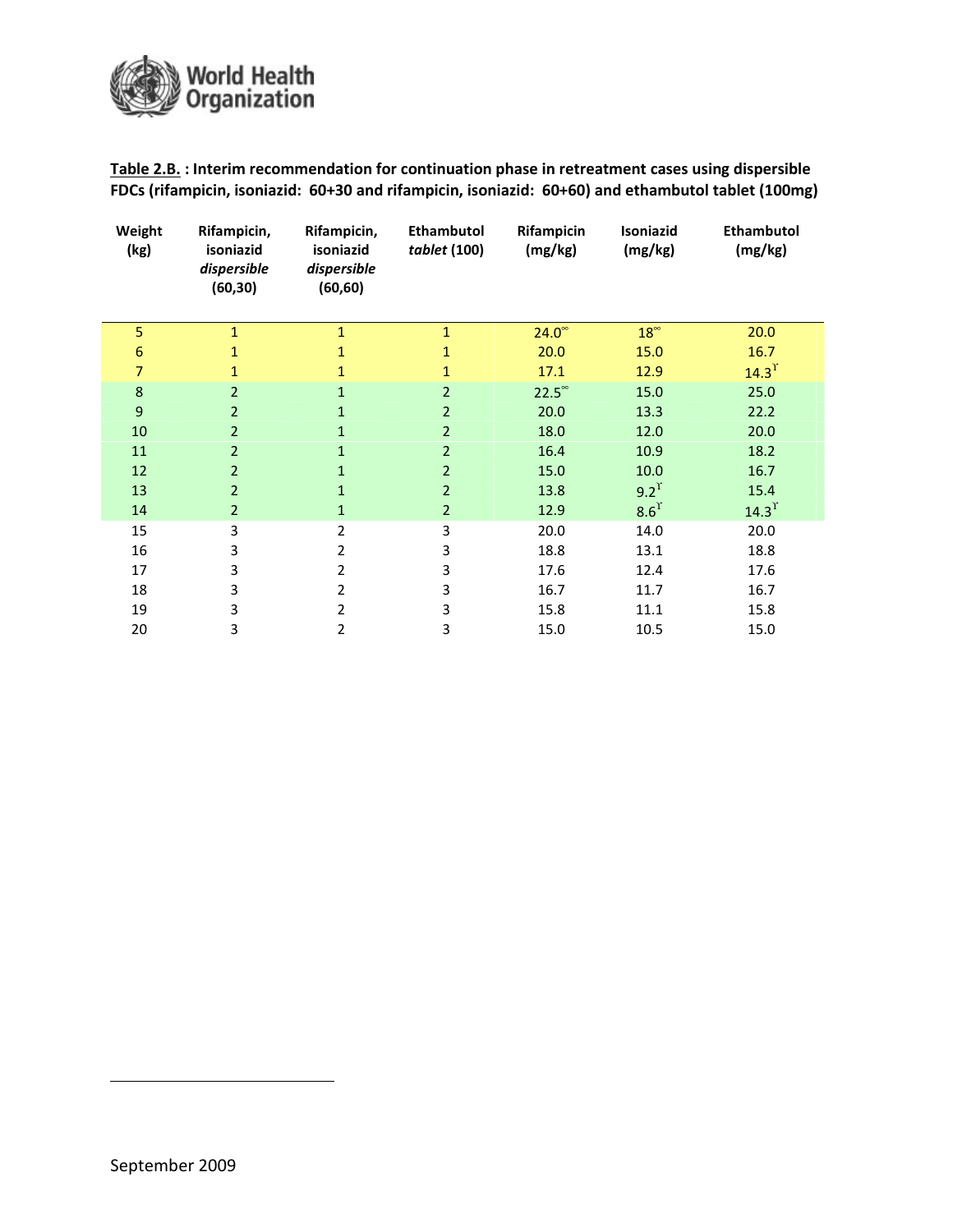

|                                                                                         | Table 3.A.: Interim recommendation for intensive phase using FDC tablet (rifampicin, isoniazid: |
|-----------------------------------------------------------------------------------------|-------------------------------------------------------------------------------------------------|
| 150+75), dispersible FDC (rifampicin, isoniazid: 60+60) and pyrazinamide tablet (400mg) |                                                                                                 |

| Weight<br>(kg) | Rifampicin,<br>isoniazid<br>tablet<br>(150, 75) | Rifampicin,<br>isoniazid<br>dispersible<br>(60, 60) | Pyrazinamide<br>tablet (400) | Rifampicin<br>(mg/kg) | <b>Isoniazid</b><br>(mg/kg) | Pyrazinamide<br>(mg/kg) |
|----------------|-------------------------------------------------|-----------------------------------------------------|------------------------------|-----------------------|-----------------------------|-------------------------|
| 21             | $\overline{2}$                                  | $\overline{2}$                                      | $\overline{2}$               | 20.0                  | 12.9                        | 38.1                    |
| 22             | $\mathcal{P}$                                   | $\overline{2}$                                      | 2                            | 19.1                  | 12.3                        | 36.4                    |
| 23             | $\overline{\phantom{a}}$                        | $\overline{2}$                                      | 2                            | 18.3                  | 11.7                        | 34.8                    |
| 24             | $\overline{\phantom{a}}$                        | 2                                                   | 2                            | 17.5                  | 11.3                        | 33.3                    |
| 25             | 2                                               | $\overline{2}$                                      | 2                            | 16.8                  | 10.8                        | 32.0                    |
| 26             | 2                                               | 2                                                   | 2                            | 16.2                  | 10.4                        | 30.8                    |
| 27             | 2                                               | $\overline{2}$                                      | 2                            | 15.6                  | 10.0                        | $29.6^{T}$              |
| 28             | 2                                               | 2                                                   | 2                            | 15.0                  | 9.6 <sup>r</sup>            | $28.6$ <sup>r</sup>     |
| 29             | 2                                               | $\overline{2}$                                      | 2                            | 14.5                  | 9.3 <sup>T</sup>            | $27.6^{\text{T}}$       |
| 30             | 2                                               | 2                                                   | 2                            | 14.0                  | 9.0 <sup>r</sup>            | $26.7$ <sup>r</sup>     |

Table 3.B. : Interim recommendation for intensive phase using 4FDC tablet (rifampicin, isoniazid, pyrazinamide, ethambutol: 150+75+400+275) and dispersible FDC (rifampicin, isoniazid: 60+60)

| Weight<br>(kg) | Rifampicin,<br>isoniazid,<br>pyrazinamide,<br>ethambutol<br>tablet<br>(150, 75, 400, 275) | Rifampicin,<br>isoniazid<br>dispersible<br>(60, 60) | Rifampicin<br>(mg/kg) | Isoniazid<br>(mg/kg) | Pyrazinamide<br>(mg/kg) | <b>Ethambutol</b><br>(mg/kg) |
|----------------|-------------------------------------------------------------------------------------------|-----------------------------------------------------|-----------------------|----------------------|-------------------------|------------------------------|
| 21             | 2                                                                                         | 2                                                   | 20.0                  | 12.9                 | 38.1                    | $26.2^{\circ}$               |
| 22             | 2                                                                                         | 2                                                   | 19.1                  | 12.3                 | 36.4                    | 25.0                         |
| 23             | 2                                                                                         | 2                                                   | 18.3                  | 11.7                 | 34.8                    | 23.9                         |
| 24             | 2                                                                                         | 2                                                   | 17.5                  | 11.3                 | 33.3                    | 22.9                         |
| 25             | 2                                                                                         | 2                                                   | 16.8                  | 10.8                 | 32.0                    | 22.0                         |
| 26             | 2                                                                                         | 2                                                   | 16.2                  | 10.4                 | 30.8                    | 21.2                         |
| 27             | 2                                                                                         | 2                                                   | 15.6                  | 10.0                 | $29.6^{\text{T}}$       | 20.4                         |
| 28             | 2                                                                                         | 2                                                   | 15.0                  | 9.6 <sup>r</sup>     | $28.6$ <sup>r</sup>     | 19.6                         |
| 29             | 2                                                                                         | 2                                                   | 14.5                  | $9.3$ <sup>r</sup>   | $27.6^{T}$              | 19.0                         |
| 30             | 2                                                                                         | 2                                                   | 14.0                  | 9.0 <sup>T</sup>     | $26.7$ <sup>r</sup>     | 18.3                         |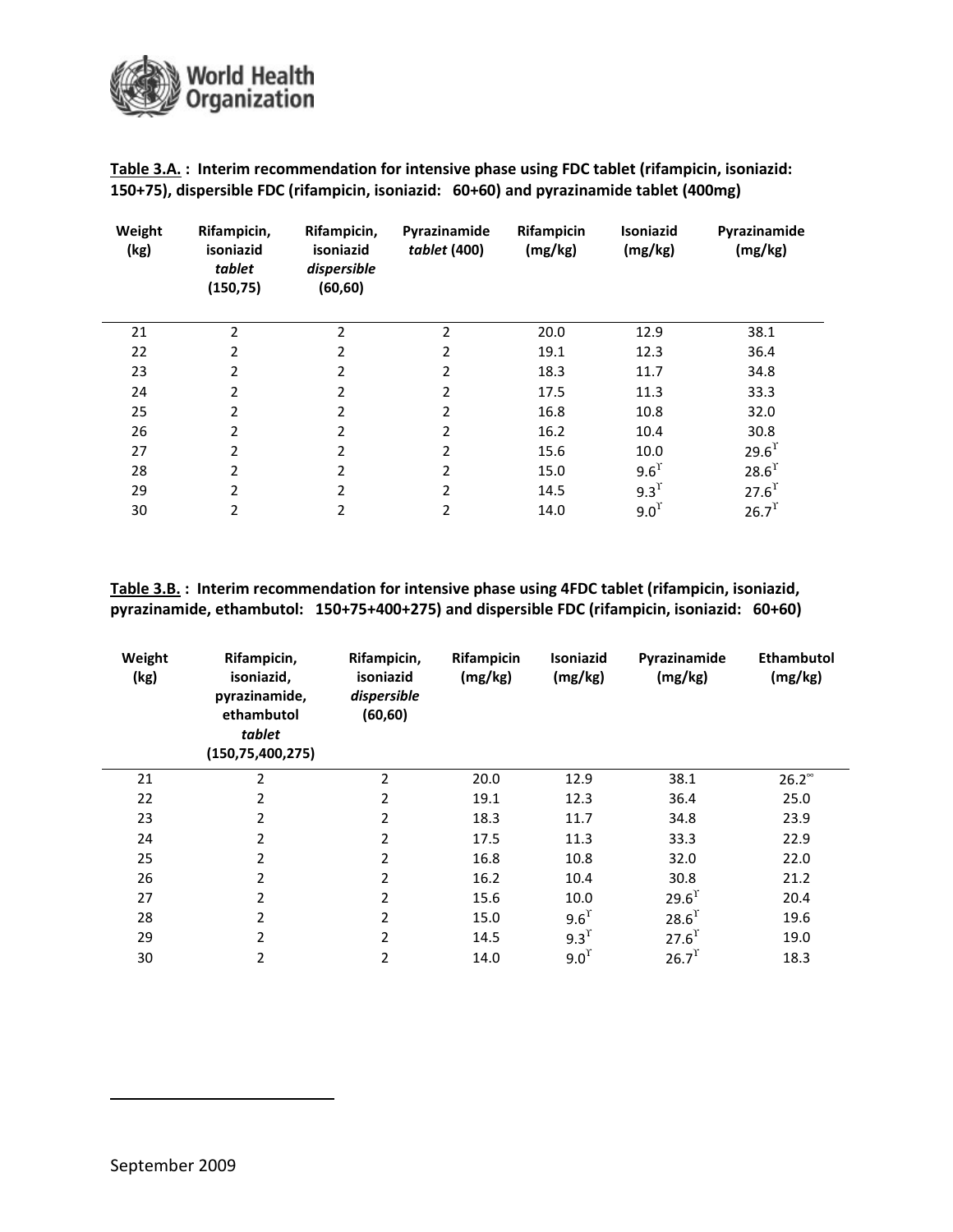

Table 4.A. : Interim recommendation for continuation phase in new cases using FDC tablet (rifampicin, isoniazid: 150+75) and dispersible FDC (rifampicin, isoniazid: 60+60)

| Weight (kg) | Rifampicin, isoniazid<br>tablet<br>(150, 75) | Rifampicin, isoniazid<br>dispersible<br>(60, 60) | Rifampicin (mg/kg) | <b>Isoniazid</b><br>(mg/kg) |
|-------------|----------------------------------------------|--------------------------------------------------|--------------------|-----------------------------|
| 21          | 2                                            | 2                                                | 20.0               | 12.9                        |
| 22          | 2                                            | 2                                                | 19.1               | 12.3                        |
| 23          | 2                                            | 2                                                | 18.3               | 11.7                        |
| 24          | $\overline{2}$                               | 2                                                | 17.5               | 11.3                        |
| 25          | $\overline{2}$                               | 2                                                | 16.8               | 10.8                        |
| 26          | 2                                            | 2                                                | 16.2               | 10.4                        |
| 27          | 2                                            | 2                                                | 15.6               | 10.0                        |
| 28          | 2                                            | 2                                                | 15.0               | 9.6 <sup>T</sup>            |
| 29          | 2                                            | 2                                                | 14.5               | 9.3 <sup>T</sup>            |
| 30          | 2                                            | 2                                                | 14.0               | 9.0 <sup>T</sup>            |

Table 4.B. : Interim recommendation for continuation phase in retreatment cases using FDC tablet (rifampicin, isoniazid: 150+75), dispersible FDC (rifampicin, isoniazid: 60+60) and ethambutol tablet (400mg)

| Weight<br>(kg) | Rifampicin,<br>isoniazid<br>tablet<br>(150, 75) | Rifampicin,<br>isoniazid<br>dispersible<br>(60, 60) | Ethambutol<br>tablet<br>(400) | Rifampicin<br>(mg/kg) | <b>Isoniazid</b><br>(mg/kg) | <b>Ethambutol</b><br>(mg/kg) |
|----------------|-------------------------------------------------|-----------------------------------------------------|-------------------------------|-----------------------|-----------------------------|------------------------------|
| 21             | $\overline{\phantom{a}}$                        | 2                                                   | $\mathbf{1}$                  | 20.0                  | 12.9                        | 19.0                         |
| 22             | 2                                               | $\overline{2}$                                      |                               | 19.1                  | 12.3                        | 18.2                         |
| 23             | $\mathfrak{p}$                                  | $\overline{2}$                                      |                               | 18.3                  | 11.7                        | 17.4                         |
| 24             | 2                                               | $\overline{2}$                                      |                               | 17.5                  | 11.3                        | 16.7                         |
| 25             | $\overline{2}$                                  | $\overline{2}$                                      |                               | 16.8                  | 10.8                        | 16.0                         |
| 26             | 2                                               | $\overline{2}$                                      |                               | 16.2                  | 10.4                        | 15.4                         |
| 27             | 2                                               | $\overline{2}$                                      | 1                             | 15.6                  | 10.0                        | $14.8$ <sup>r</sup>          |
| 28             | 2                                               | $\overline{2}$                                      | 1                             | 15.0                  | 9.6 <sup>T</sup>            | $14.3$ <sup>r</sup>          |
| 29             | $\overline{\phantom{a}}$                        | 2                                                   |                               | 14.5                  | 9.3 <sup>T</sup>            | 13.8 <sup>T</sup>            |
| 30             | 2                                               | 2                                                   |                               | 14.0                  | 9.0 <sup>T</sup>            | 13.3 <sup>T</sup>            |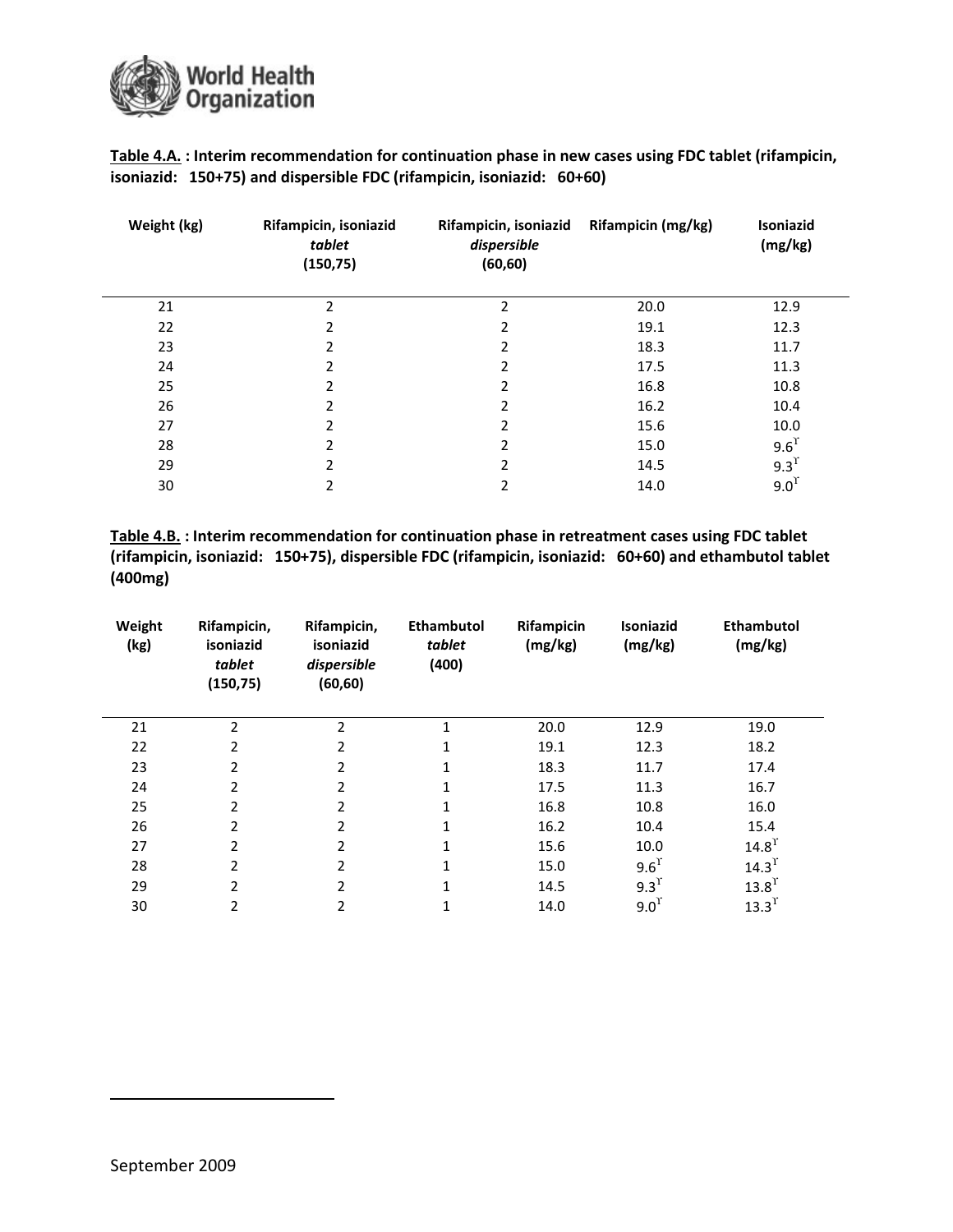

## Document 2 Interim prescriber information for weight based dosing of first-line anti tuberculosis medicines for children

The dosing recommendations of the WHO for first-line anti tuberculosis medicines for children have been revised and are listed below. These recommendations apply to regimens for once daily dosing.

#### Comparison of previous and current WHO recommendations for dose by weight of first-line anti tuberculosis medicines for children :

|              | Previous recommendation (mg/kg/d) | Current recommendation(mg/kg/d) |  |
|--------------|-----------------------------------|---------------------------------|--|
| Rifampicin   | 8 to 12                           | $10$ to $20$                    |  |
| Isoniazid    | 4 to 6                            | 10 to 15                        |  |
| Pyrazinamide | 20 to 30                          | 30 to 40                        |  |
| Ethambutol   | 15 to 20                          | 15 to 25                        |  |

The following dosing tables have been constructed to provide dosing regimens that achieve these target doses using currently available fixed dose combination products.

Wherever possible, use of dispersible tablets is preferred (marked with  $\dagger$ ).

Notes:

- 1. Children receiving treatment for tuberculosis must be weighed at least every month.
- 2. Treatment doses should be adjusted as soon as a child changes weight bands.
- 3. Check tablet strengths carefully, especially tablets containing 60mg+30 rifampicin + isoniazid and 60+60 rifampicin + isoniazid , to avoid toxicity.
- 4. Children weighing more than 30 kg should be treated according to the current adult treatment guidelines.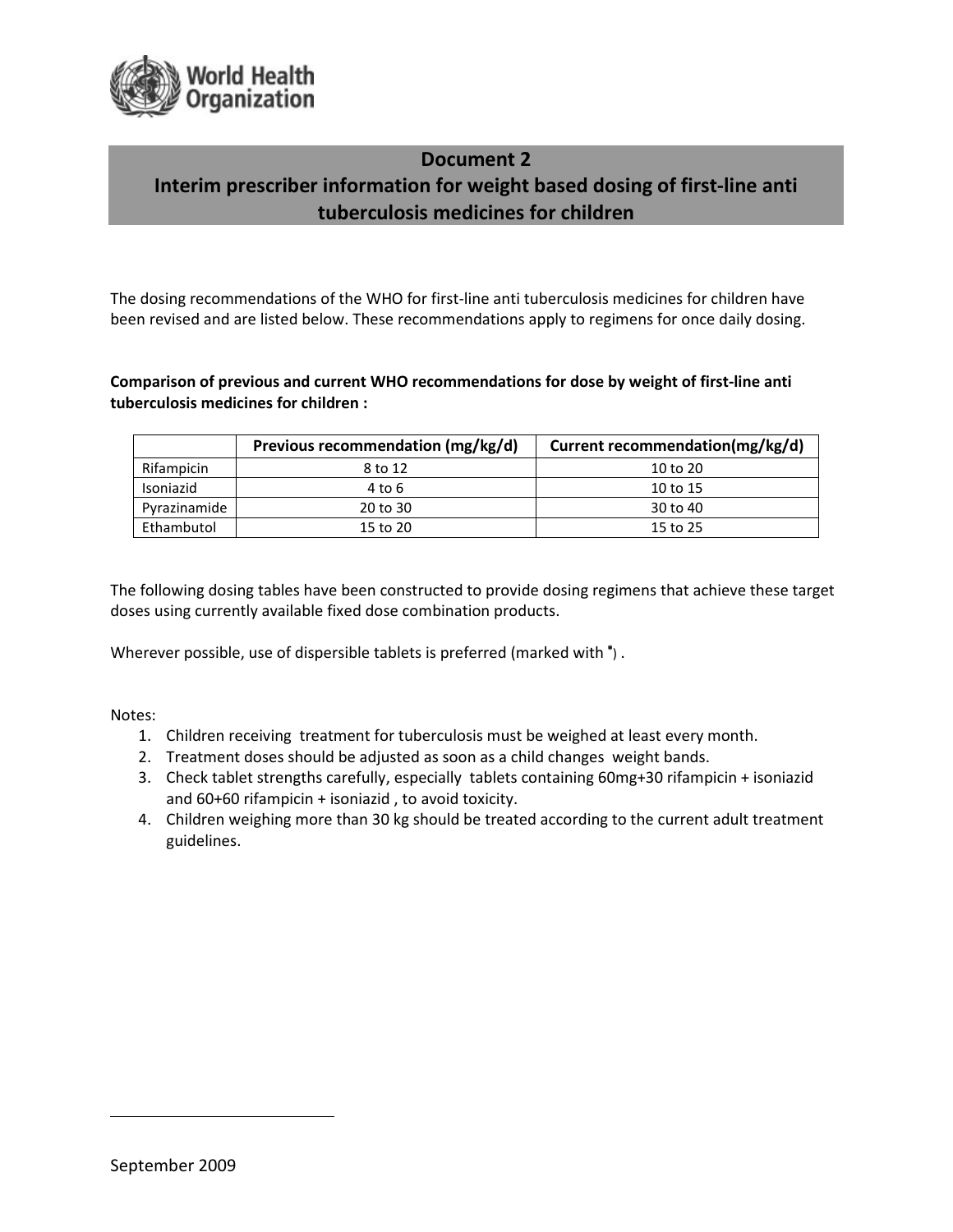

### A. Interim dosing regimens for NEW CASES

#### Children between 5kg and 20kg:

#### • without Ethambutol:

|             |                                                             | Intensive phase (2 months)                    | Continuation phase (4 months)                 |                                                |  |
|-------------|-------------------------------------------------------------|-----------------------------------------------|-----------------------------------------------|------------------------------------------------|--|
| Weight (kg) | Rifampicin,<br>isoniazid,<br>pyrazinamide*<br>(60, 30, 150) | Rifampicin,<br>isoniazid <sup>*</sup> (60,60) | Rifampicin,<br>isoniazid <sup>*</sup> (60,30) | Rifampicin, isoniazid <sup>*</sup><br>(60, 60) |  |
| 5 to 7      |                                                             |                                               |                                               |                                                |  |
| 8 to 14     |                                                             |                                               |                                               |                                                |  |
| 15 to 20    |                                                             |                                               |                                               |                                                |  |

#### • with Ethambutol:

|                |                                                             | Intensive phase (2 months)                        | <b>Continuation phase (4 months)</b> |                                                   |                                                |
|----------------|-------------------------------------------------------------|---------------------------------------------------|--------------------------------------|---------------------------------------------------|------------------------------------------------|
| Weight<br>(kg) | Rifampicin,<br>isoniazid,<br>pyrazinamide*<br>(60, 30, 150) | Rifampicin,<br>isoniazid <sup>*</sup><br>(60, 60) | <b>Ethambutol</b><br>(100)           | Rifampicin,<br>isoniazid <sup>*</sup><br>(60, 30) | Rifampicin, isoniazid <sup>*</sup><br>(60, 60) |
| 5 to 7         |                                                             |                                                   |                                      |                                                   |                                                |
| 8 to 14        |                                                             |                                                   |                                      |                                                   |                                                |
| 15 to 20       |                                                             |                                                   |                                      |                                                   |                                                |

#### Children between 21kg and 30kg:

#### • without Ethambutol:

|                |                                       | Intensive phase (2 months)                        | <b>Continuation phase (4 months)</b> |                                       |                                                |
|----------------|---------------------------------------|---------------------------------------------------|--------------------------------------|---------------------------------------|------------------------------------------------|
| Weight<br>(kg) | Rifampicin,<br>isoniazid<br>(150, 75) | Rifampicin,<br>isoniazid <sup>*</sup><br>(60, 60) | Pyrazinamide<br>(400)                | Rifampicin,<br>isoniazid<br>(150, 75) | Rifampicin, isoniazid <sup>*</sup><br>(60, 60) |
| 21 to 30       |                                       |                                                   |                                      |                                       |                                                |

#### • with Ethambutol:

|                | Intensive phase (2 months)                                                   | <b>Continuation phase (4 months)</b>              |                                       |                                                   |
|----------------|------------------------------------------------------------------------------|---------------------------------------------------|---------------------------------------|---------------------------------------------------|
| Weight<br>(kg) | Rifampicin,<br>isoniazid,<br>pyrazinamide, ethambutol<br>(150, 75, 400, 275) | Rifampicin,<br>isoniazid <sup>*</sup><br>(60, 60) | Rifampicin,<br>isoniazid<br>(150, 75) | Rifampicin,<br>isoniazid <sup>*</sup><br>(60, 60) |
| 21 to 30       |                                                                              |                                                   |                                       |                                                   |